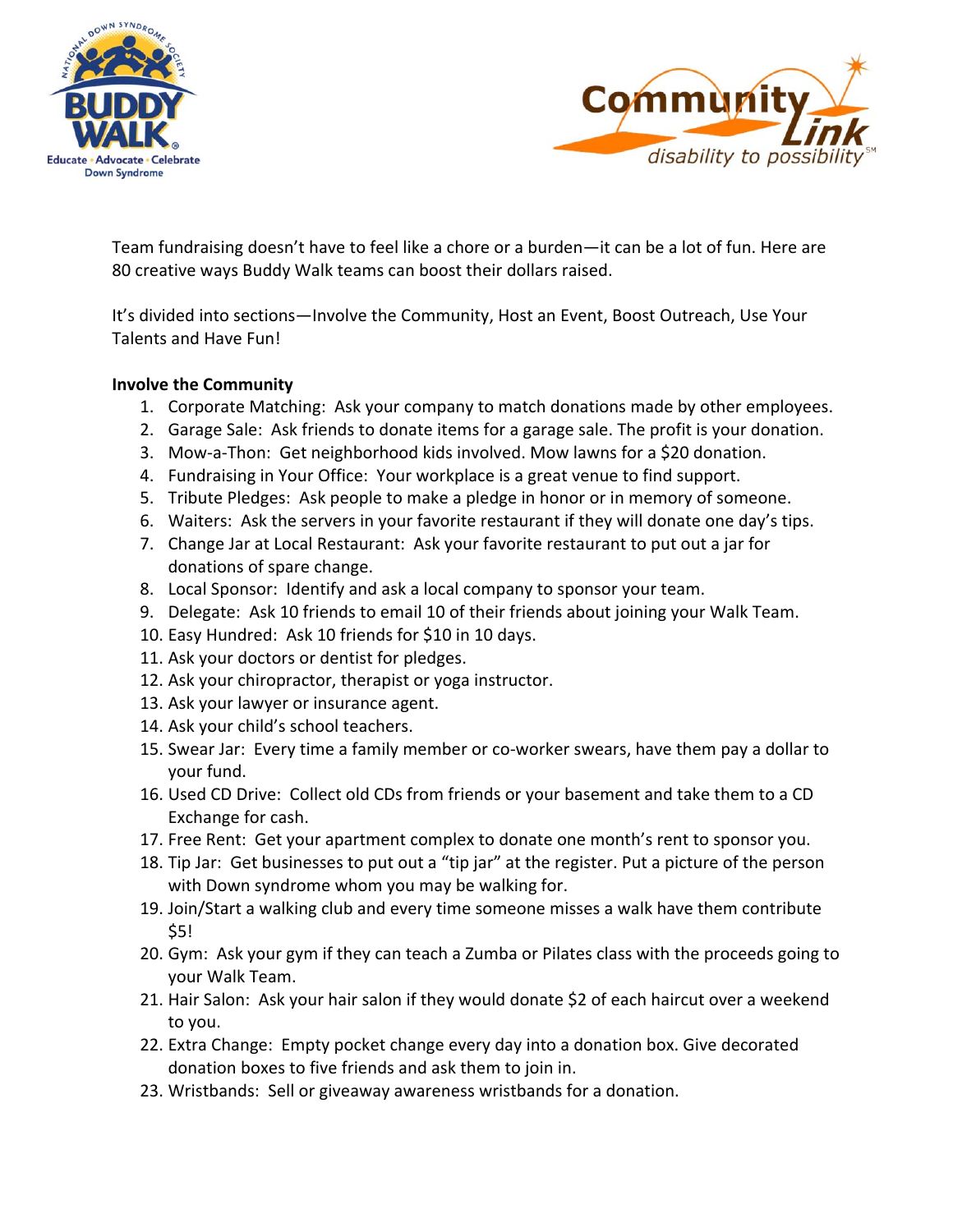- 24. Certificates: Ask a local business to sell a service or package at a reduced rate (e.g., \$20 for a \$40 oil change). Create certificates that can be sold (\$30 for a \$40 oil change) and the team keeps the profit.
- 25. Dollars for Down Syndrome: Have postcards printed up that look like dollar bills. Partner with grocery store or coffee shop to sell them for \$1, \$5 or more. Sold cards are displayed in the store.
- 26. Dress Down for Down Syndrome: Employees pay \$5 to dress down one day at work.
- 27. Dimes for Down Syndrome: Kids collect dimes and other pocket change from classmates at school.
- 28. Crazy Hair Day: Employees pay \$2 to wear their hair in a crazy way throughout the work day.

## **Host an Event**

- 29. Theme Dinner: Hold a themed dinner event for 10 of your friends. The ticket is a \$50 donation.
- 30. Car Wash: Hold a car wash either in your neighborhood or at work.
- 31. Benefit Concert: If you know musicians, ask them to perform a benefit concert.
- 32. Movie Party: Hold a movie party at your house/apartment. Pick a code word and every time that word is said in the movie, everyone antes up \$1 in pledge bowl.
- 33. Birthday: In lieu of gift for your birthday, ask your friends and family to make a pledge.
- 34. House Warming Party: In lieu of a gift for your house warming, ask for donations.
- 35. Wedding: In lieu of gifts, ask your friends and family to make a pledge.
- 36. Costume Party: Host a costume party in October. If a guest doesn't wear a costume, fine them \$21 made payable to Community Link.
- 37. Gala Night: Host an elegant or formal party.
- 38. Karaoke Nights: Collect a pledge for each song you sing.
- 39. Have a Wine‐Cheese Tasting Party: Have your guests bring a donation and a bottle of wine to share.
- 40. International Food Tasting Party
- 41. Sweets Party
- 42. Bake Sale at Work
- 43. Pet Birthday Party
- 44. Retirement Party
- 45. New Job Celebration Party
- 46. T.V. Show Party: Gather friends for the premiere of your favorite show.
- 47. Dance‐a‐thon
- 48. Disco Night
- 49. Chef night: Offer to cook for your friends in exchange for cash.
- 50. Host a Picture Party: Share your family pictures and others with friends.
- 51. Host a Movie Theme Night
- 52. Popcorn Party: Show a new release vide and charge \$6 at your home.
- 53. Monopoly or other Game Night
- 54. Poker for Pledges: Host a poker night or card game where players' "buy-in" goes to your Walk Team.
- 55. Pizza Nights: Ask your local pizza place to donate pizza, and ask friends for \$7 at the door, all you can eat.